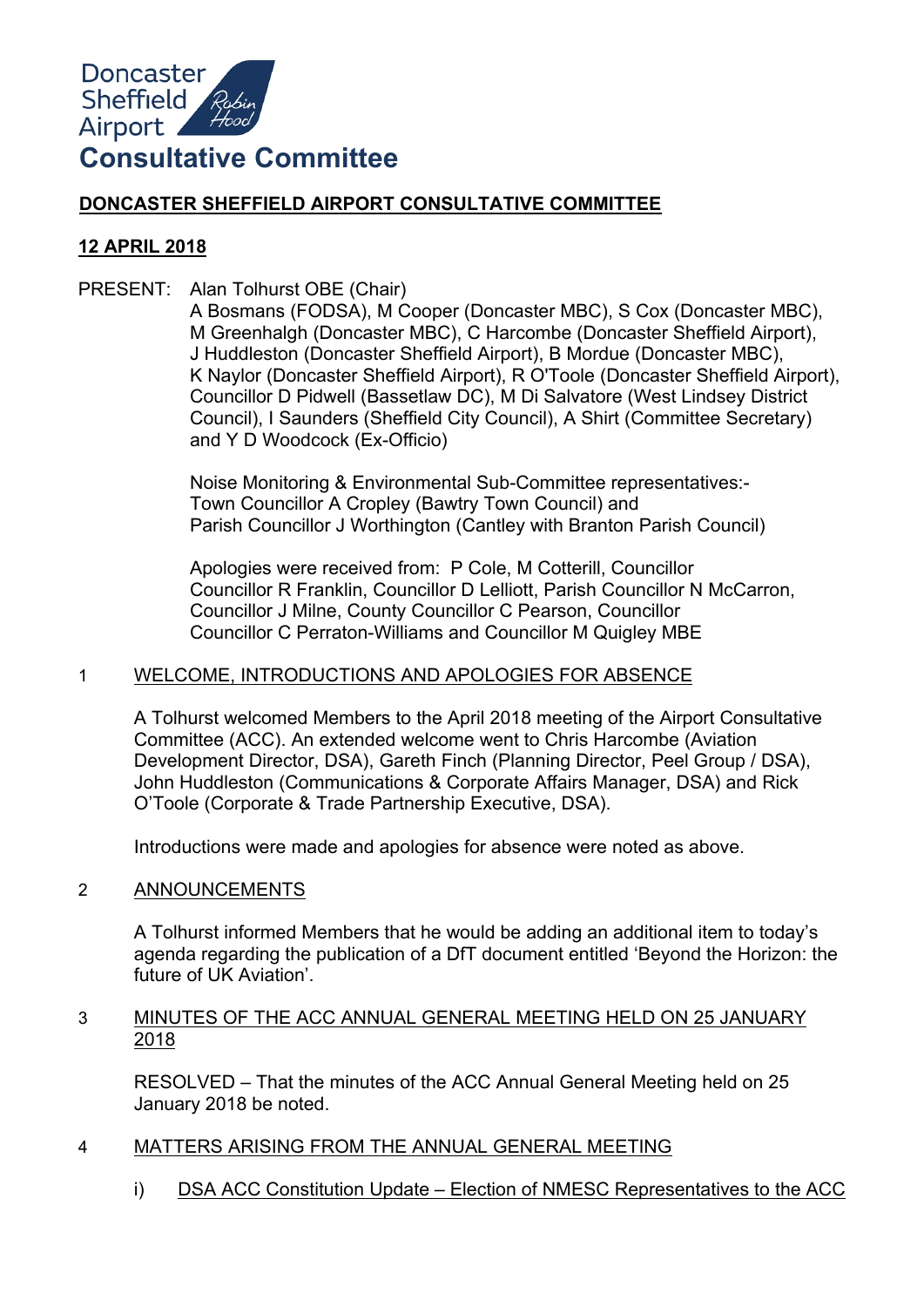A Tolhurst was delighted to report that Town Councillor Cropley, Parish Councillor McCarron and Parish Councillor Worthington had all been elected at the March meeting of the Noise Monitoring and Environmental Sub-Committee to represent the Committee on the ACC.

# 5 MINUTES OF THE ACC ORDINARY MEETING HELD ON 25 JANUARY 2018

RESOLVED – That the minutes of the ACC Ordinary meeting held on 25 January 2018 be agreed as a correct record.

# 6 MATTERS ARISING FROM THE ORDINARY MEETING OF THE ACC

#### i) Passengers with Reduced Mobility (PRM) Accessibility Open Day

K Naylor reported that, unfortunately the PRM Accessibility Open Day scheduled to be held on 26 March 2018 had been cancelled due to airport awaiting new equipment.

#### 7 BEYOND THE HORIZON: THE FUTURE OF UK AVIATION

A Tolhurst informed Members that the government had published its response to an initial Call for Evidence undertaken last year, which sought views on the proposed aim, objectives and policy priorities to be considered in the development of a new Aviation Strategy to 2050 and beyond.

Following consideration of the feedback received, the government had set out six objectives, which remained unchanged following the consultation. The objectives focused on the passenger, the passenger experience, helping the aviation industry, expanding aviation and building a global and connected Britain.

The Aviation Strategy next steps document published on 7 April 2018 set out further detail on the challenges associated with these objectives and some of the action that the government is considering and which would form part of further consultation later in the year. It was noted that the government will continue the dialogue that had already begun on these issues. The next step would be the publication of detailed policy proposals in a green paper in the autumn of 2018. This would be followed by the final Aviation Strategy documents being published in early 2019.

RESOLVED – That Members noted the update.

### 8 AIRPORT MASTERPLAN AND VISION

The Committee received a group presentation from C Harcombe, G Finch, J Huddleston and R O'Toole on the Airport's recently published draft Airport Masterplan and Vision.

Members were informed that DSA had launched its Masterplan and Vision on 21 March 2018 outlining the airport's planned growth and site development plans between 2018 and 2037.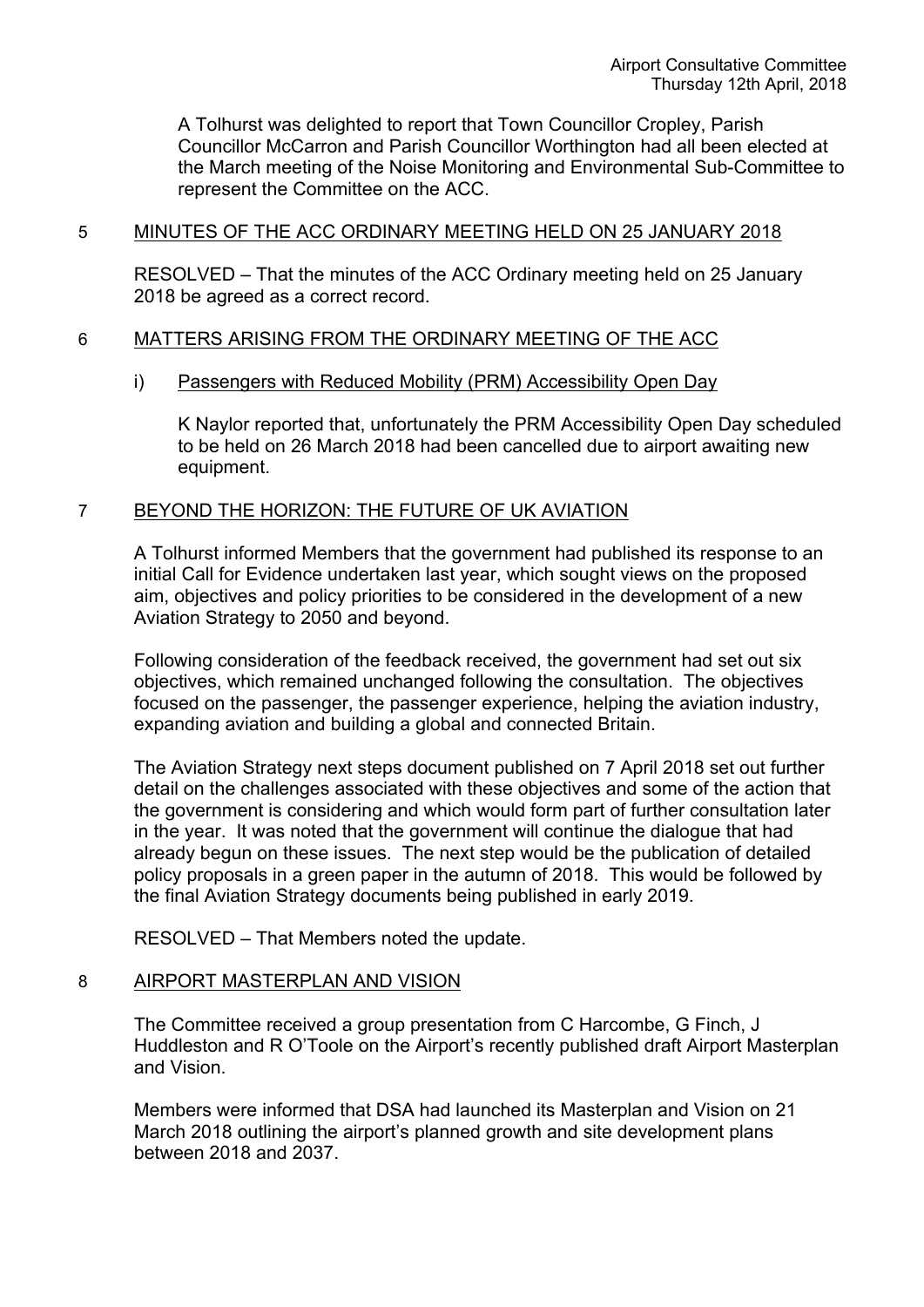The Vision set out DSA's aspirations to become an Aerotropolis in the Sheffield City Region with the airport's 1600-acre site, known as Aero Centre Yorkshire (ACY), becoming a central hub.

The Masterplan set out a core growth scenario of what was likely to be achieved, along with a high growth scenario reflecting the aspiration, opportunities and capabilities of DSA and ACY.

The following key points from the Masterplan were highlighted:

- Airport passenger numbers increases of up to £4.7 million by 2037, with potential for up to 7.2 million to be achieved in a high growth case.
- A cargo operation handling to 70,000 tonnes of air cargo by 2037; with the potential for up to 176,500 tonnes of air cargo in a high growth case.
- Terminal size to double with increased facilities for passengers.
- 1.5 million square feet of airside development, including expanded cargo operations, general and business aviation facilities and a dedicated Maintenance Repair Overhaul (MRO) campus incorporating a satellite of the University of Sheffield's Advanced Manufacturing Research Centre.
- Over 3 million square feet of landside logistics and advanced manufacturing space accessed by new site access roads.
- Up to 3,000 new residential homes built on site with new retail, hotel and leisure complex.
- The creation of 7,800 new jobs, £900 million of construction investment, seeing an economic benefit of £3.7 billion to the region and surrounding areas by 2037. Should high aviation growth be achieved, these figures could rise to £6.5 billion and 13,000 new jobs by 2037.
- A £159 million boost to the region's inbound tourism economy, creating an additional 565 jobs within the tourism sector. High growth would see this rise to £238 million, creating an additional 945 jobs.

The following key points from the Vision Plan were highlighted:-

- Vision for a Connected National Economy realises the airport's potential as a major catalyst for transforming the North of England, creating new employment, housing, tourism and rebalancing supply of and demand for aviation capacity.
- Capacity of 25 million passengers and 250,000 tonnes of cargo per year.
- Creation of up to 73,000 new jobs.
- £3.2 billion GVA per year by 2048.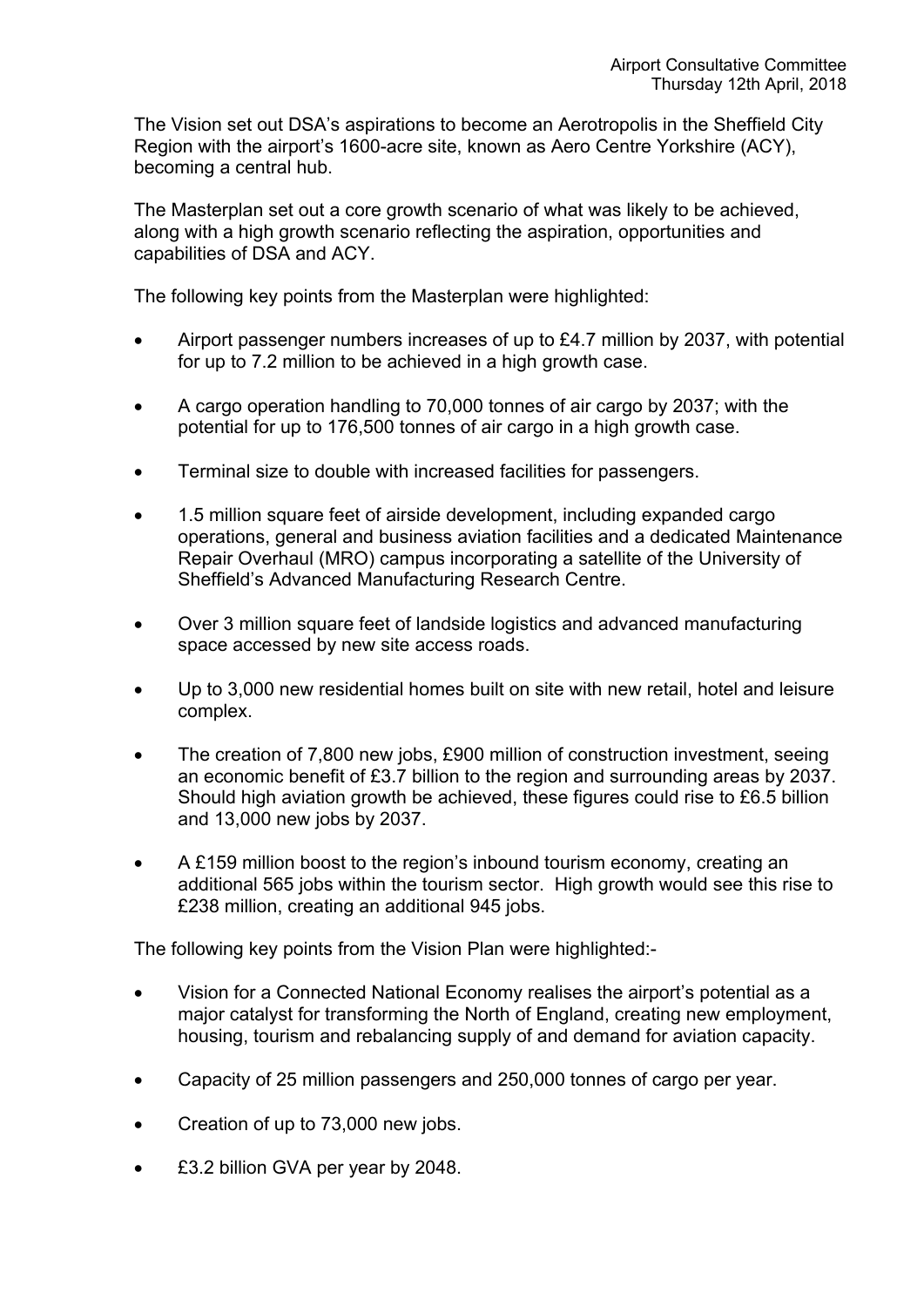The development of a case for an airport rail station connected to the East Coast Mainline, which could be open in 5 years' time with passenger numbers to the airport forecast to be 11.8 million by 2050.

A range of questions were asked by Members and comprehensive answers were provided by airport representatives.

As key representatives for the region, Members views and support were particularly important for the airport's plans to be realised. Members were asked to formally respond to the consultation, either via the online form on the DSA website [www.flydsa.co.uk/masterplan](http://www.flydsa.co.uk/masterplan) or by post to: Masterplan Consultation, Doncaster Sheffield Airport, Heyford House, DN9 3RH, or by email to [masterplan@flydsa.co.uk](mailto:masterplan@flydsa.co.uk)

Members were also asked to publicise details of the draft Masterplan consultation in their respective newsletters, websites and on social media.

The consultation period would run until 16 May 2018, with the final Masterplan to be published in full later in the year.

A number of public drop-in sessions were scheduled to be held in the forthcoming weeks. Further details were available on the DSA website [www.flydsa.co.uk/masterplan](http://www.flydsa.co.uk/masterplan)

On behalf of the Committee, A Tolhurst thanked DSA representatives for an informative presentation. He added that, he wished to place on record his thanks to the Peel Group for being a good neighbour within the local community and for their commitment to ensuring the long-term growth and success of DSA.

RESOLVED – That Members:-

- i) Noted the key highlights contained in the draft Masterplan and Vision documents.
- ii) Be requested to respond to the draft Masterplan consultation.
- iii) Promote the consultation to their local networks and encourage people to attend the drop-in sessions to have their say.

#### 9 AIRPORT ACTIVITIES UPDATE REPORT

C Harcombe provided the Committee with an update on airport activities. In summary it was reported that:-

- $\triangleright$  The extended Premium Lounge had now re-opened to passengers, creating an addition 40-50 covers. Excellent feedback had been received from passengers who had used the facility.
- $\triangleright$  From 1<sup>st</sup> April 2018, cargo operations previously handled by an external company had been in-sourced by DSA to allow additional control and oversight of operations. As a result, six members of staff had now transferred their employment to DSA.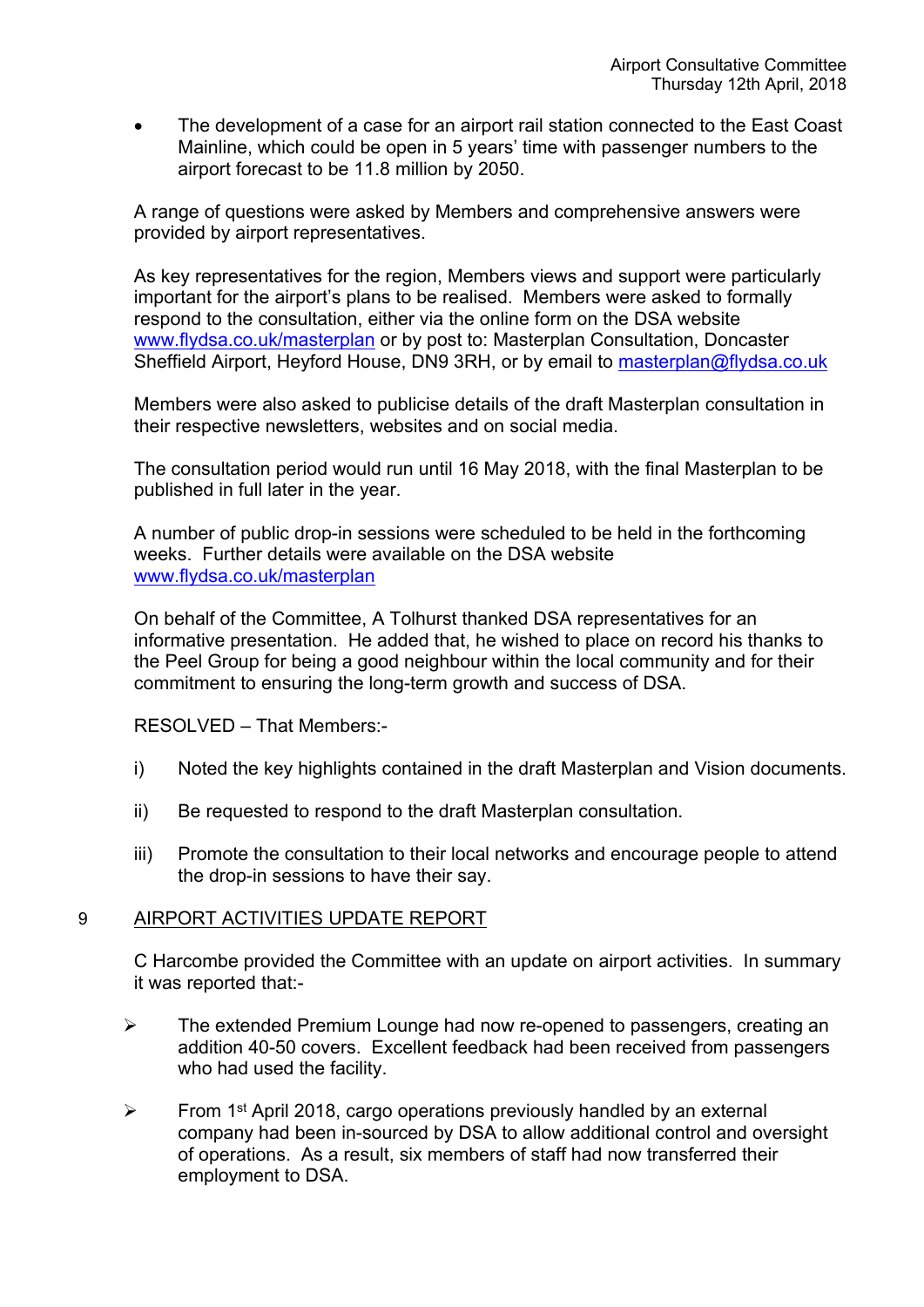From 1<sup>st</sup> April 2018, fixed based operations, also previously handled by an external company had now been in-sourced by the airport.

In-sourcing both the cargo and fixed based operations would allow the airport to grow both areas, add value and take ownership of the product and service provided.

- $\geq$  It was anticipated that final passenger numbers for the 2017/18 financial year would be slightly less than in 2016/17, mainly due to reductions in capacity made by Wizz Air.
- $\triangleright$  DSA had now secured three scheduled cargo flights per week.
- Improvement works had commenced to re-configure and develop Hangar 1 to provide an improved through freight handling service.
- > TUI had announced its major expansion programme for summer 2019 from DSA, which included:-
	- A new long haul route to Florida.
	- Four new unique routes Pula (Croatia), Hurghada (Egypt), Kos (Greece) and Bodrum (Turkey).
	- Additional aircraft based at DSA, with the Boeing 787 Dreamliner visiting weekly.
	- An increase of 110,000 seats.
	- More destinations for 10 and 11 night holidays (Zante, Antalya and Rhodes).
	- DSA will see a 15% share of TUI's overall passenger growth for summer 2019.
	- $\triangleright$  Consultation on the draft Airport Masterplan 2018-2037 would run for 8 weeks from 21st March to 16<sup>th</sup> May 2018.

RESOLVED – That the update be noted.

#### 10 DRAFT MINUTES OF THE NOISE MONITORING AND ENVIRONMENTAL SUB-COMMITTEE HELD ON 15 MARCH 2018

The draft minutes of the Noise Monitoring and Environmental Sub-Committee held on 15 March 2018 were presented for Members' information.

RESOLVED – That the draft minutes of the Noise Monitoring and Environmental Sub-Committee held on 15 March 2018 be noted.

#### 11 ANY OTHER BUSINESS

i) Educational School Visit to DSA

Councillor Greenhalgh informed Members that he had been approached by a local primary school teacher asking if it would be possible for arrangements to be made for a class to visit DSA.

It was confirmed that discussions were currently taking place to facilitate the visit.